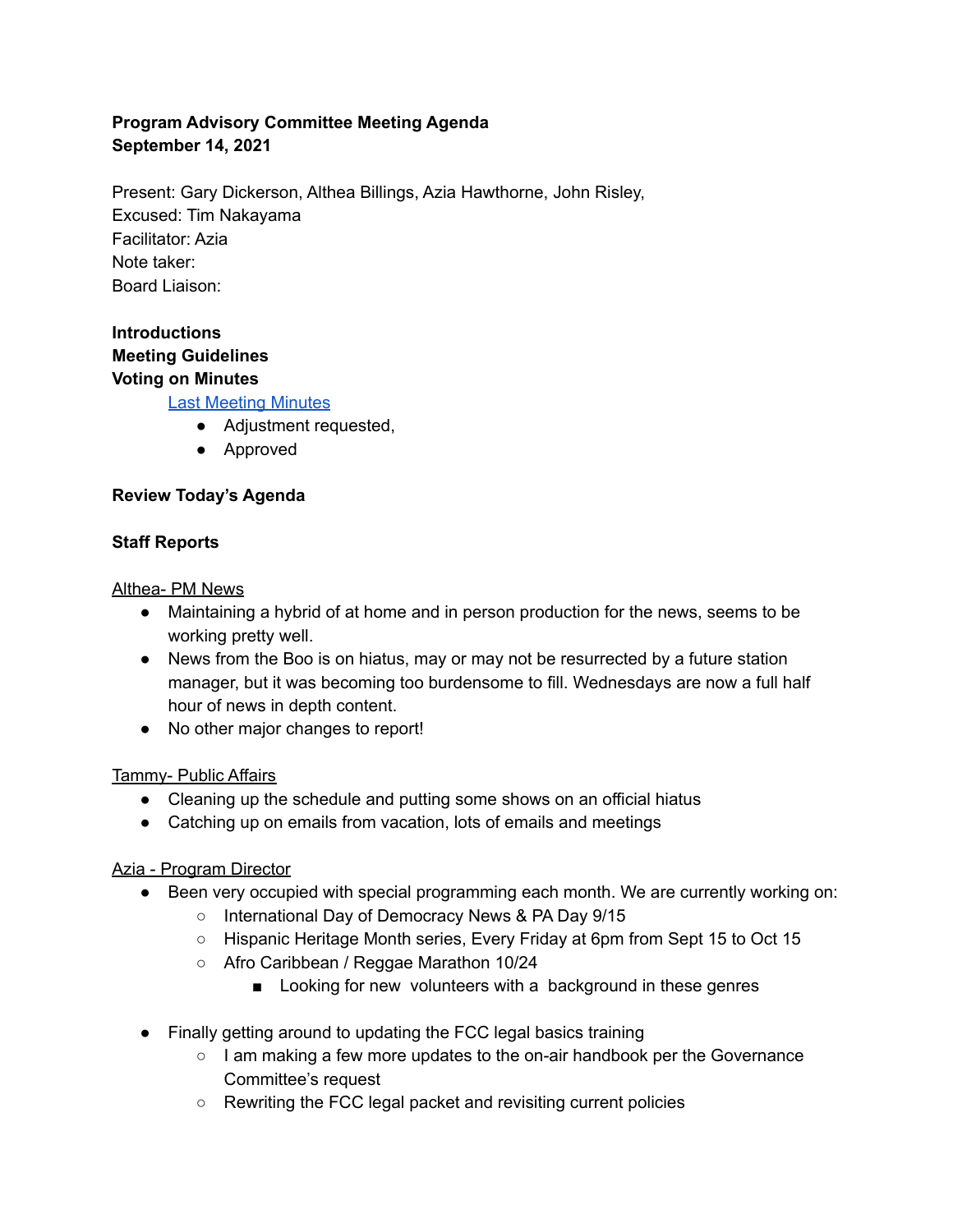- Gary can share resources
- New Shows
	- Our Common Initiative Mikey Leverette
		- 3rd Mondays, 1am 3am
		- Was approved a few months ago, hoping they can start in October
	- Music Medieval Renee Bartley
		- 3rd Thursdays, 4:30am 5:30am
	- Musikas para Volar Karen Torrente
		- 4th Sundays, 6:30pm 8pm
		- Starts on 9/26
	- Sub Terra Radio Margot Bigg
		- 4th Sundays, 9 10pm
		- Starts 10/24

### ● Pending [Proposals](https://docs.google.com/spreadsheets/d/1QU-fWB0Y-N4gTKAcyyq7LrL6nKNfMgF12KjmNMBe2as/edit?resourcekey#gid=1025277637)

- Wash Your Thoughts Joshua Arnold (was a podcast) (PA hybrid)
- Rhythm Nation with Peter Marks (PA hybrid)
- Stranger Than Fiction Mark Brittel (music)
- Alt through the Ages & "That Vegan Show" Melissa Lesniak (PA hybrid)
	- For some reason there is 2 applications in one..
- Respond to applications by Wed next week. 9/22
- PAC give input by Friday 9/17

### **Other Things**

- "What is the purpose of PAC?"
	- Seems to be asked quite frequently so I wanted to address this to help give us direction on how to structure it going forward.
	- PAC is a space for volunteers, members, and listeners to share their input and offer advice on programming.
		- Staff reports back and brings items they want input on
		- PAC members can bring items they would like staff to look in to
			- Send Agenda items to Azia by the Friday before the meeting if you can
		- I think it could be helpful to open up a space during PAC for public comment. Thoughts?
		- Chair of PAC?
			- A facilitator, but the PD would set the Agenda
			- Kept things in order using Roberts rules
	- PAC should offer feedback and recommendations on
		- Program changes and proposals
		- Yearly goals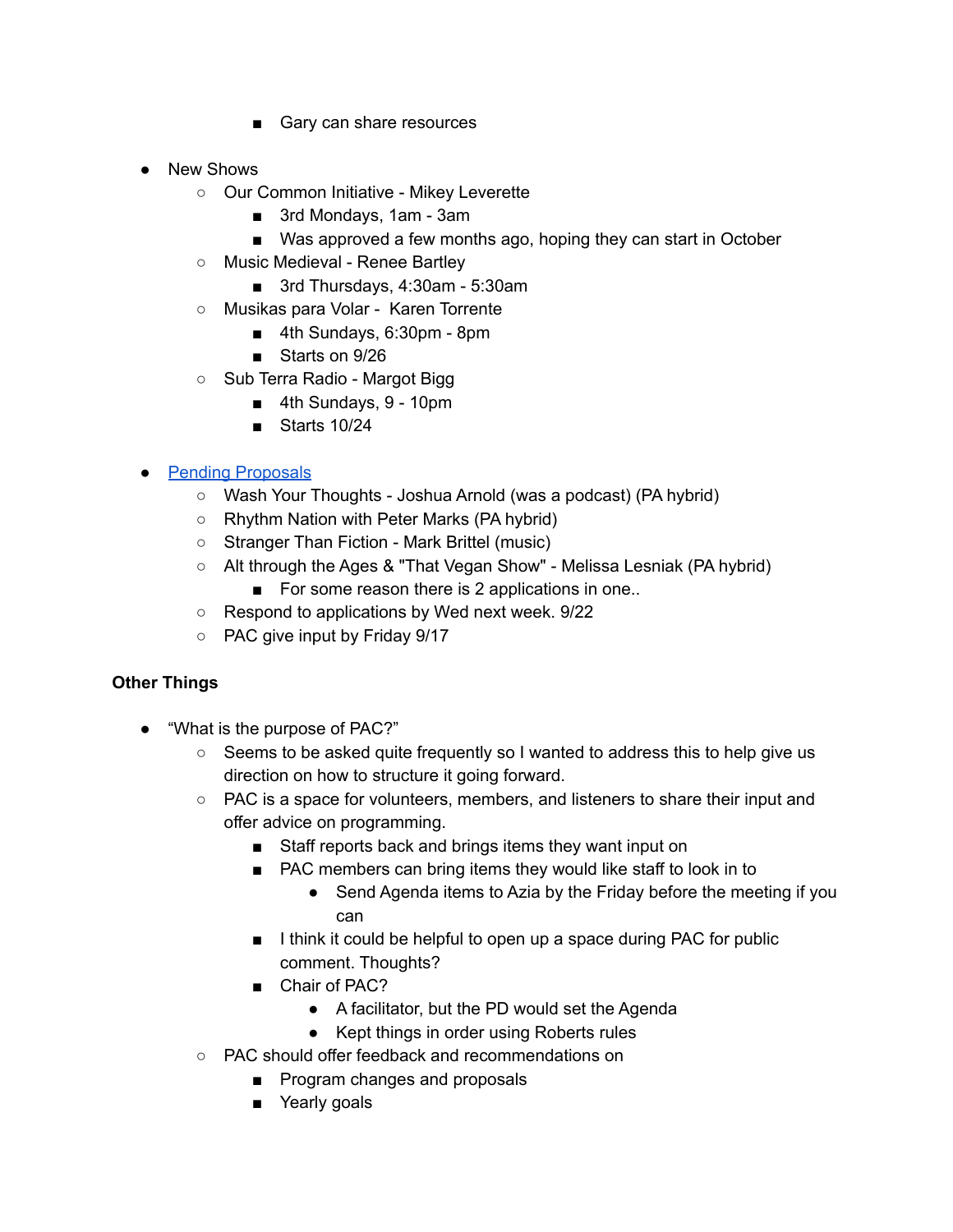- Community needs
- Program Evaluations
- What to delegate to a workgroup
- Idea: Require people to make a pitch for their proposal at a PAC meeting or workgroup meeting. Invite others to attend that aren't PAC members
- How to recruit more members?
	- Maybe ask each collective to send someone?
- Meeting Schedule
	- Moving PAC to quarterly
		- How's March, June, September, December sound?
		- So the first official workgroup will be 10/12 at 6pm
- How will Work groups function?
	- We should definitely use the Process check whenever we start to go off on a tangent during PAC. We can save tangential discussions for a designated work group meeting.
	- Going over meeting guidelines
- Mattermost for PAC
- Schedule a time to discuss making PAC more efficient
	- Open dialog about programming at the station
- For the first workgroup
	- Structure of PAC
	- Plan general meeting for the open dialog open house for PAC

### **Board Report:**

 $\bullet$  N/A

**Adjourned: 7:18pm Next Official PAC Meeting: December 14, 2021**

### **PROGRAM ADVISORY COMMITTEE (PAC) RESPONSIBILITIES**

### Programming Task Breakdown

A. The Program Director, AM News and Public Affair Director, and/or the PM News and Public Affairs Director (called Program Staff for the rest of this document) can take these Actions:

- 1. develop new programming
- 2. fill attrition slots: in cases of no format change, no consultation with the Program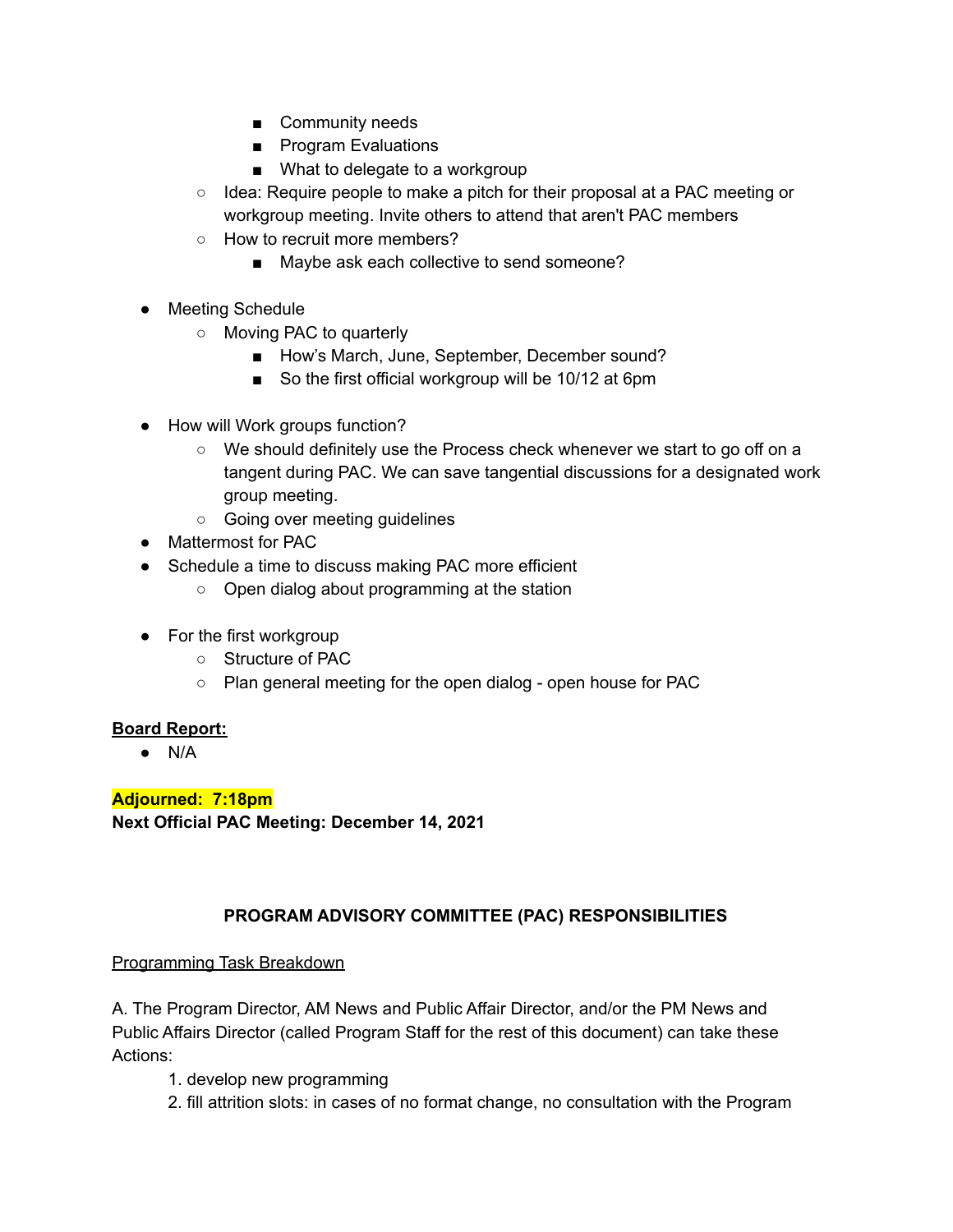Advisory Committee (PAC) is required

3. fill attrition slots: if there is a format change, Program Staff should seek advice and recommendations from the PAC

4. change existing programming, after seeking advice and recommendations of the PAC

- 5. develop overall standards for broadcast and podcast
- 6. shape yearly goals for programming
- 7. revise programmer rights and responsibilities document as needed
- 8. suspend programmers for not fulfilling on-air responsibilities laid out in the
- Programmer Contract
- 9. any other items listed in the current job descriptions.
- B. The Program Staff works through the PAC to:
	- 1. provide active leadership of the PAC
	- 2. shape yearly goals for PAC
	- 3. ascertain community needs in a pro-active and mission-driven way on a regular basis
	- 4. evaluate broadcast and podcast programming quality on a regular basis
	- 5. report all programming changes to the PAC

C. PAC is responsible for:

- 1. assisting Program Staff in shaping all policy items listed in Section B above
- 2. working with the Program Staff to solicit input from community
- 3. working with the Program Staff to meet yearly PAC goals
- 4. serving as the Community Advisory Board to ascertain community needs
- 5. serving as a work group to assist Program Staff in all areas as needed

Policy #6 Proposed Revision 2

D. Committee makeup:

1. Committee is self appointed (any KBOO Foundation member who attends three meetings in a row and who agrees to fulfill responsibilities can become a voting member).

2. The board has the option to appoint a maximum of five (5) individuals from underrepresented groups at any time. The appointees will have immediate voting Rights.

3. The Program Staff, as well as at least one (1) and no more than two (2) members of the board, shall all be voting members of the committee.

4. The committee is open to new membership any time.

5. Any member who misses three (3) meetings in a row, or consistently does not fulfill PAC responsibilities, shall be removed as a voting member, per KBOO Bylaws Article VIII, Section 5.

6. Members appointed by the board under Sections D. 2. and D. 3. above will be reappointed by the board annually.